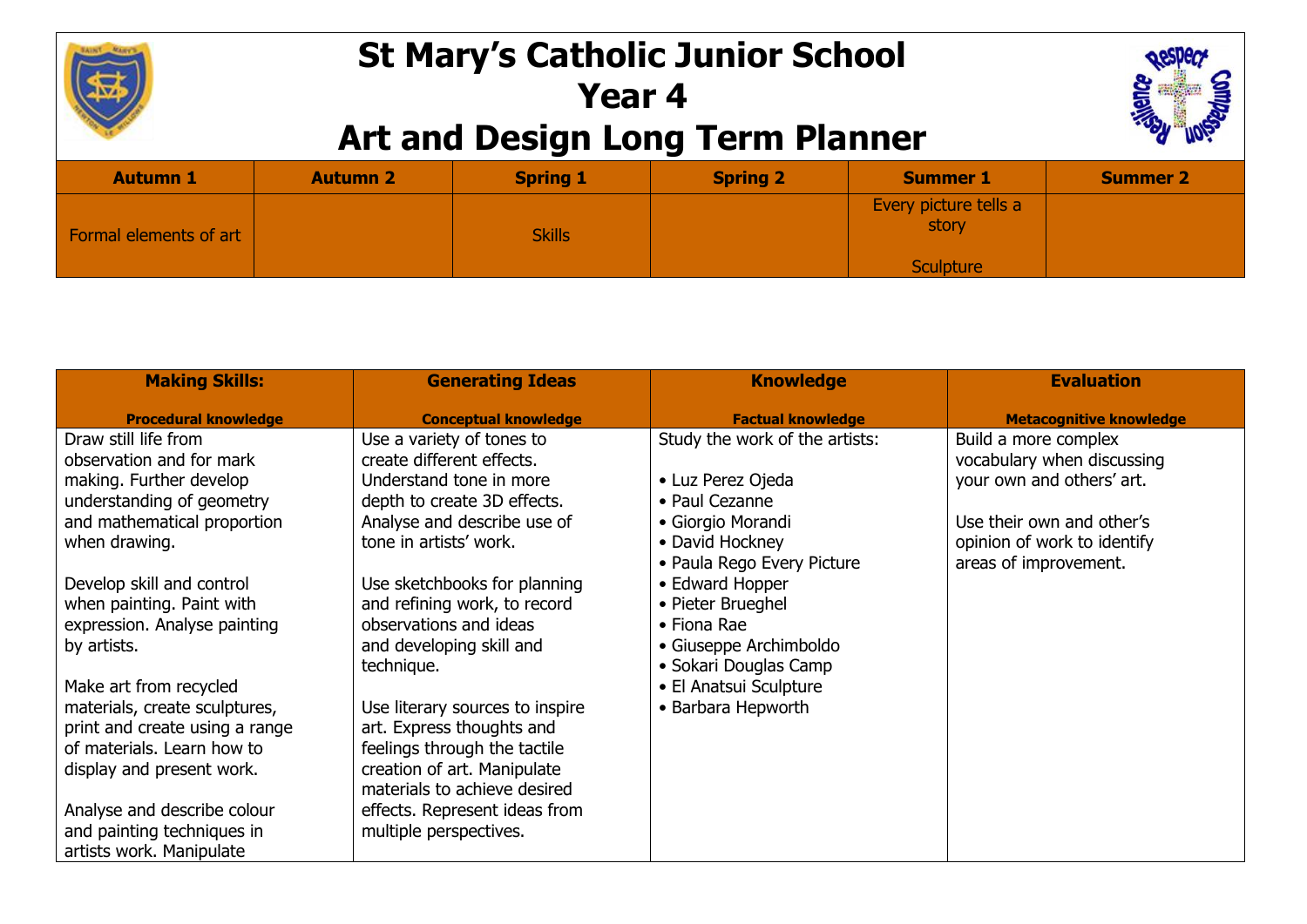| colour for print.               |  |  |
|---------------------------------|--|--|
|                                 |  |  |
|                                 |  |  |
| Develop their ability to        |  |  |
| describe and model form         |  |  |
| in 3D using a range of          |  |  |
| materials. Analyse and          |  |  |
| describe how artists use and    |  |  |
| apply form in their work.       |  |  |
|                                 |  |  |
| Learn and apply symmetry        |  |  |
| to draw accurate shapes.        |  |  |
| Analyse and describe how        |  |  |
| artists use line in their work. |  |  |
|                                 |  |  |
| Create original designs for     |  |  |
| patterns using geometric        |  |  |
| repeating shapes. Analyse       |  |  |
| and describe how other          |  |  |
| artists use pattern.            |  |  |
| Create geometric                |  |  |
| compositions using              |  |  |
| mathematical shapes.            |  |  |
| Analyse and describe the use    |  |  |
| of shape in artist's work.      |  |  |
|                                 |  |  |
| Use a range of materials to     |  |  |
| express complex textures.       |  |  |
|                                 |  |  |
|                                 |  |  |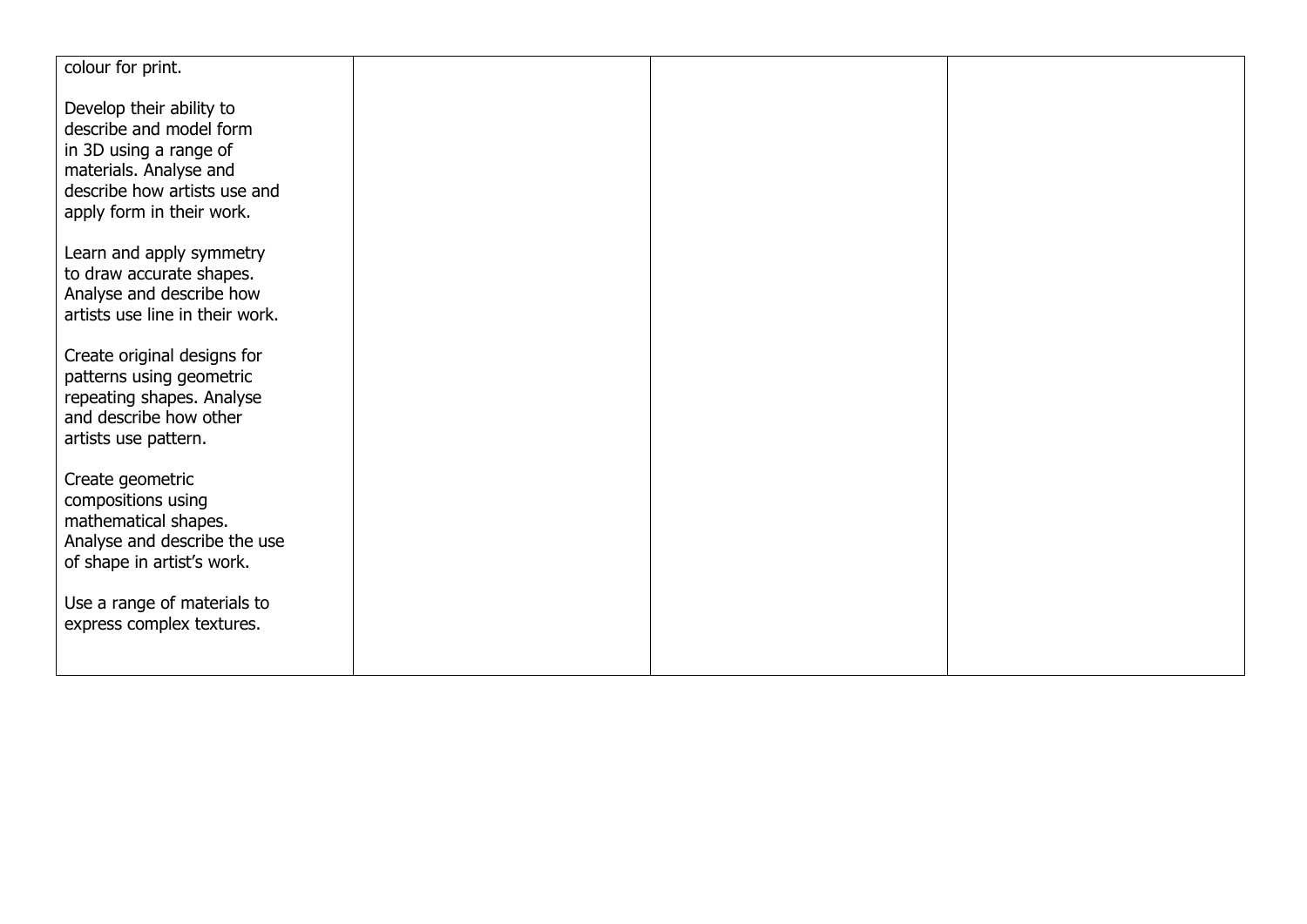| <b>CURRICULUM ENTITLEMENT</b>       |                                                                                                                                                                                                                                                                                                                                                                                                                                                |                                                                                                                         |                                                                                                                                                                                                                                                                                                                                                                                             |  |
|-------------------------------------|------------------------------------------------------------------------------------------------------------------------------------------------------------------------------------------------------------------------------------------------------------------------------------------------------------------------------------------------------------------------------------------------------------------------------------------------|-------------------------------------------------------------------------------------------------------------------------|---------------------------------------------------------------------------------------------------------------------------------------------------------------------------------------------------------------------------------------------------------------------------------------------------------------------------------------------------------------------------------------------|--|
|                                     | <b>Key Skills and Knowledge</b>                                                                                                                                                                                                                                                                                                                                                                                                                | <b>Vocabulary</b>                                                                                                       | Assessment Criteria - 'Can I? statements'                                                                                                                                                                                                                                                                                                                                                   |  |
| <b>Formal</b><br>elements of<br>art | Texture: charcoal mark<br>Creating drawing to<br>represent words and phrases<br>Texture & pattern: playdough<br>printing<br>Working with clay tools and<br>creating prints<br>Pattern: stamp printing<br>Making stamps from geometric<br>shapes to create prints<br>Pattern: reflection & symmetry<br>Creating patterns using symmetry<br>and reflection<br>Pattern: flower of life printing<br>Creating a geometric pattern<br>with a compass | Colour, line, tone, form, shape,<br>pattern, texture, symmetrical,<br>mark making.                                      | Can I develop a range of mark-making techniques?<br>Can I create patterns using printing techniques?<br>Can I create patterns using a stamp?<br>$\bullet$<br>Can I create patterns using reflection and symmetry?<br>$\bullet$<br>Can I create a geometric pattern?<br>$\bullet$                                                                                                            |  |
| <b>Skills</b>                       | Learning aboutthe role of a<br>curator in an art gallery<br>Making skills: Learning how to<br>present and display works of art<br>Knowledge of artists: Developing an<br>understanding of the role of a<br>curator<br>Evaluating: Learning how to<br>present, speak and listen like an<br>artist<br>SMSC Engaging with works of art on<br>a personal level                                                                                     | Curator, montage, carving,<br>modelling, casting, constructing,<br>pierced form, upright form,<br>chinoiseries, op-art. | Can I create an image using an artistic process?<br>$\bullet$<br>Can I recreate a traditional design style?<br>$\bullet$<br>Can I create a small scale sculpture?<br>$\bullet$<br>Can I paint in the style of a famous artist?<br>$\bullet$<br>Can I understand the role of a curator and create an<br>$\bullet$<br>exhibit?<br>Can I arrange and draw a still-life image from observation? |  |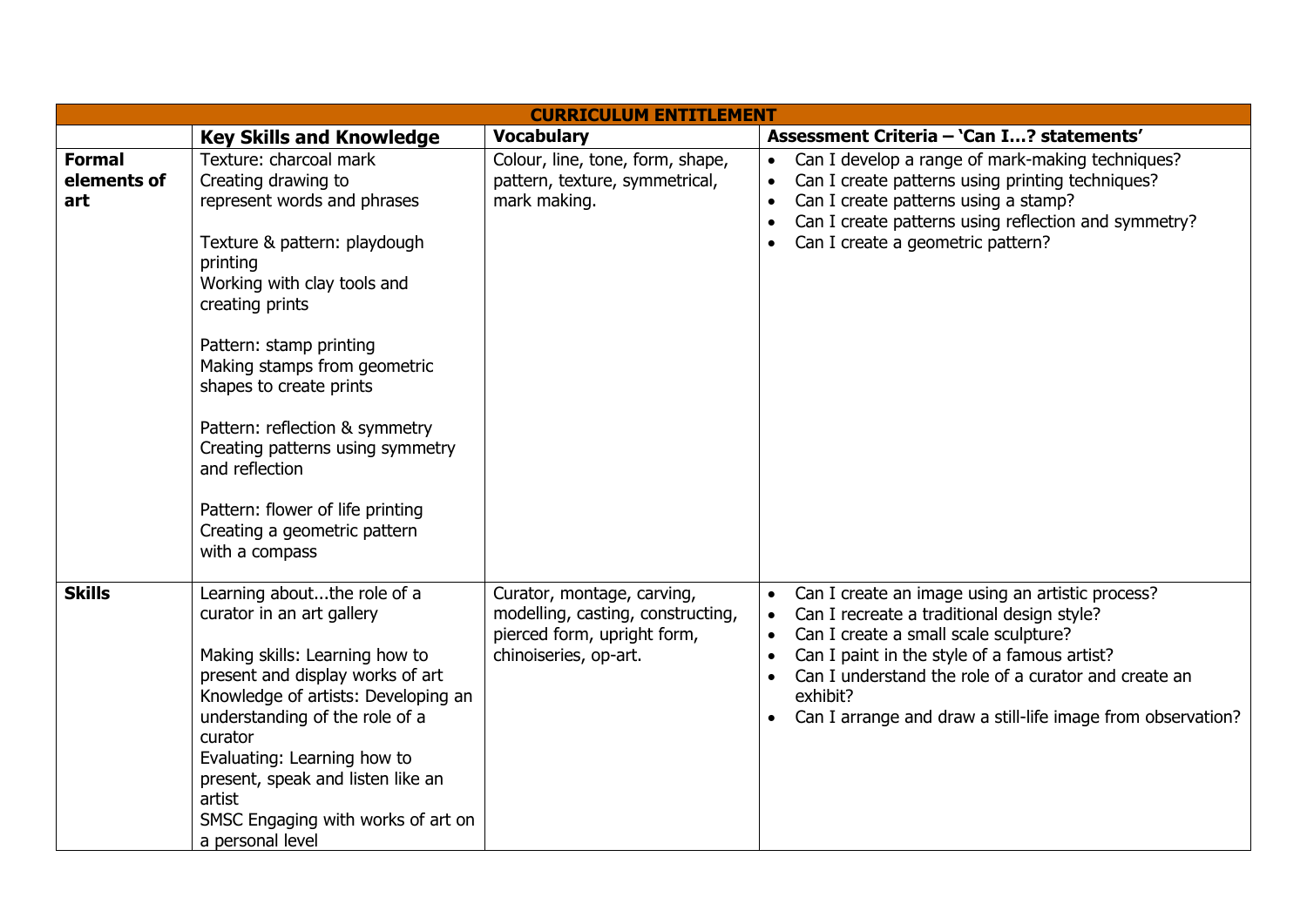| Design: optical illusions<br>Creating an image using a form of<br>printing                                                                                                                                                                                                                                                                        |  |  |
|---------------------------------------------------------------------------------------------------------------------------------------------------------------------------------------------------------------------------------------------------------------------------------------------------------------------------------------------------|--|--|
| Making skills: Developing pupil's<br>techniques in using and applying<br>printing methods<br>Formal elements: Developing a<br>greater understanding of pattern to<br>create art<br>Generating ideas: Representing<br>ideas from multiple viewpoints and<br>perspectives<br>Evaluating: Using the language of<br>art<br>SMSC Care in art room with |  |  |
| dangerous equipment<br>Design: willow pattern                                                                                                                                                                                                                                                                                                     |  |  |
| Creating a chinoiserie plate design<br>Making skills: Diluting ink to create<br>different shades and working with<br>this new medium<br>Generating ideas: Discussing key<br>elements of a story to convey<br>SMSC Learning about a Chinese<br>inspired art                                                                                        |  |  |
| Craft: soap sculptures<br>Creating 3D sculptures inspired by<br>Barbara Hepworth                                                                                                                                                                                                                                                                  |  |  |
| Making skills: Learning how to<br>create 3D forms from everyday<br>materials                                                                                                                                                                                                                                                                      |  |  |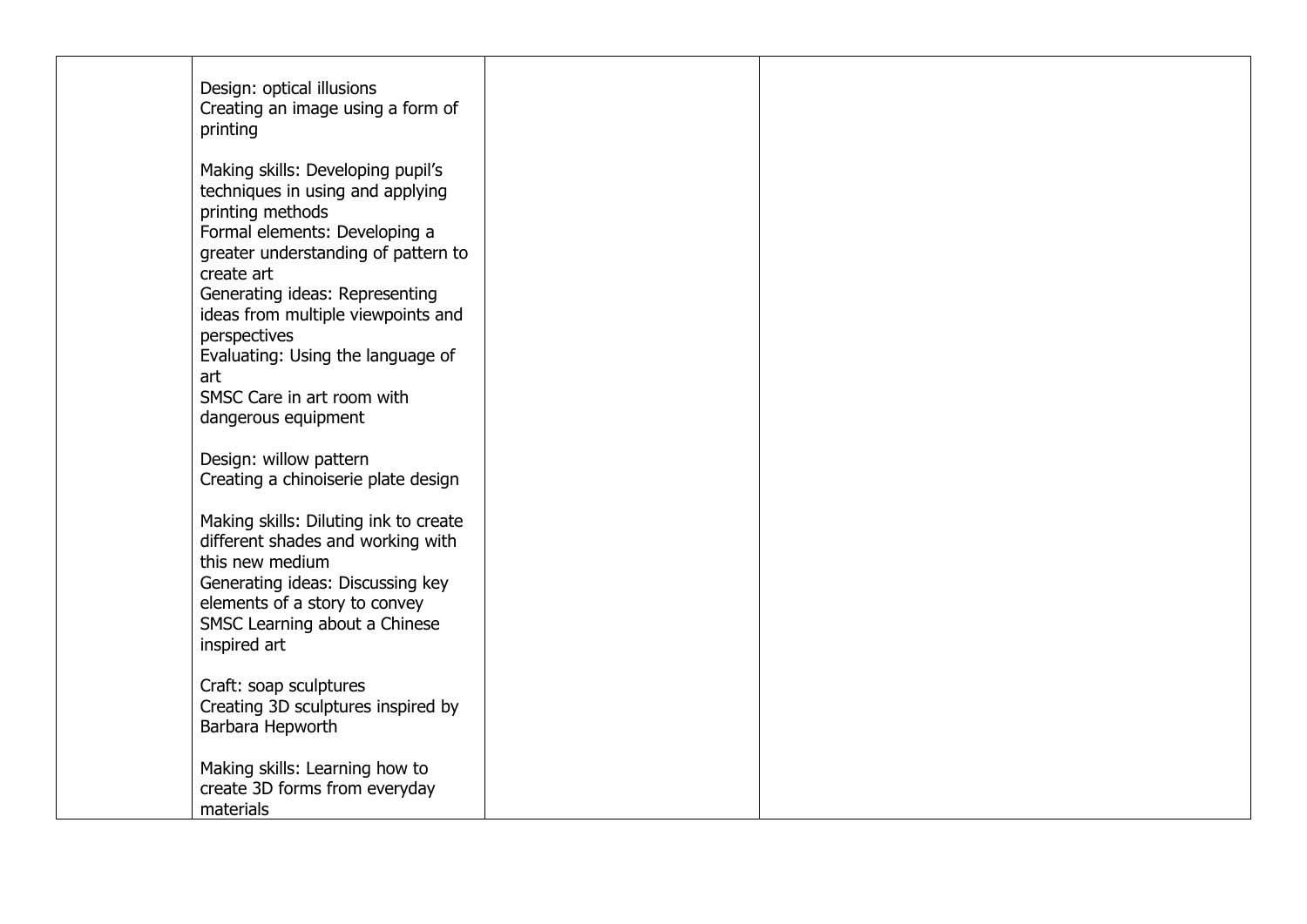|                                       | Formal elements: Developing<br>greater understanding of 3D form,<br>design and texture<br>Generating ideas: Expressing ideas<br>and feelings on their own themes<br>and designs<br>Knowledge of artists: Learning how<br>great artists made art and relating<br>this to own work<br>Evaluating: Making adjustments<br>where needed to correct and |                                                                                                                                                                                                                                                                                                                                             |
|---------------------------------------|---------------------------------------------------------------------------------------------------------------------------------------------------------------------------------------------------------------------------------------------------------------------------------------------------------------------------------------------------|---------------------------------------------------------------------------------------------------------------------------------------------------------------------------------------------------------------------------------------------------------------------------------------------------------------------------------------------|
|                                       | improve outcomes<br>Drawing: still life<br>Still Life drawing                                                                                                                                                                                                                                                                                     |                                                                                                                                                                                                                                                                                                                                             |
|                                       | Making skills: Developing techniques<br>using drawing materials, using a<br>pencil in different ways<br>Formal elements: Developing a<br>greater understanding of tone and<br>line through drawing<br>Generating ideas: Recording<br>observations<br>Knowledge of artists: Learning how<br>artist Giorgio Morandi composed his<br>paintings       |                                                                                                                                                                                                                                                                                                                                             |
| <b>Every picture</b><br>tells a story | Describing the formal elements in<br>artists work<br>Engaging in critical question and<br>answer sessions through works of<br>art                                                                                                                                                                                                                 | Can I analyse and act out a famous painting?<br>$\bullet$<br>Can I analyse and find meaning in a painting?<br>$\bullet$<br>Can I act out the story told in a painting?<br>$\bullet$<br>Can I focus on different parts of a painting?<br>$\bullet$<br>Can I analyse abstract paintings and describe the stories<br>$\bullet$<br>behind them? |
|                                       | Generating ideas: Expressing<br>thoughts and feelings through art<br>Knowledge of artists: Learning how<br>artists tell stories in their work,                                                                                                                                                                                                    |                                                                                                                                                                                                                                                                                                                                             |